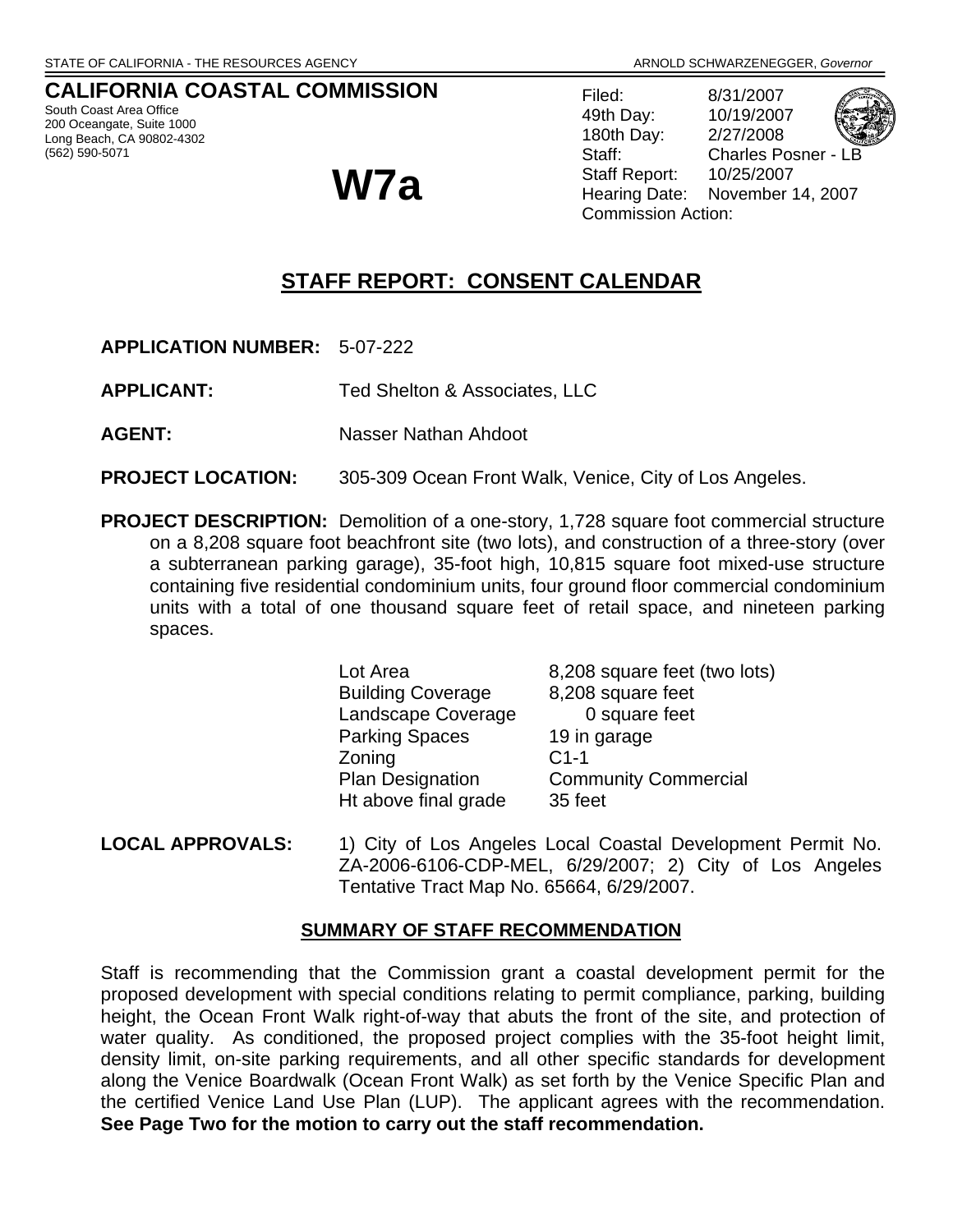# **SUBSTANTIVE FILE DOCUMENTS:**

- 1. City of Los Angeles certified Venice Land Use Plan, 6/14/2001.
- 2. Coastal Development Permit 5-88-474 (Oheb: 309 OFW)
- 3. Coastal Development Permit 5-91-540 (Alai: 309 OFW)
- 4. Coastal Development Permit 5-05-416 (Murphy: 419 OFW)
- 5. Coastal Development Permit A5-VEN-04-008/5-04-027 (Venice Lofts: 701 OFW).
- 6. Coastal Development Permit A5-VEN-04-009/5-04-028 (Venice Lofts: 619 OFW).

# **STAFF RECOMMENDATION:**

The staff recommends that the Commission adopt the following resolution to **APPROVE** the coastal development permit application with special conditions:

## **MOTION:** *"I move that the Commission approve the coastal development permit applications included on the consent calendar in accordance with the staff recommendations."*

Staff recommends a **YES** vote. Passage of this motion will result in approval of all the permits included on the consent calendar. An affirmative vote by a majority of the Commissioners present is needed to pass the motion.

## **I. Resolution: Approval with Conditions**

The Commission hereby **APPROVES** a coastal development permit for the proposed development and adopts the findings set forth below on grounds that the development as conditioned will be in conformity with the policies of Chapter 3 of the Coastal Act and will not prejudice the ability of the local government having jurisdiction over the area to prepare a Local Coastal Program conforming to the provisions of Chapter 3 of the Coastal Act. Approval of the permit complies with the California Environmental Quality Act because either 1) feasible mitigation measures and/or alternatives have been incorporated to substantially lessen any significant adverse effects of the development on the environment, or 2) there are no further feasible mitigation measures or alternatives that would substantially lessen any significant adverse impacts of the development on the environment.

# **II. Standard Conditions**

- 1. Notice of Receipt and Acknowledgment. The permit is not valid and development shall not commence until a copy of the permit, signed by the permittee or authorized agent, acknowledging receipt of the permit and acceptance of the terms and conditions, is returned to the Commission office.
- 2. Expiration. If development has not commenced, the permit will expire two years from the date this permit is reported to the Commission. Development shall be pursued in a diligent manner and completed in a reasonable period of time. Application for extension of the permit must be made prior to the expiration date.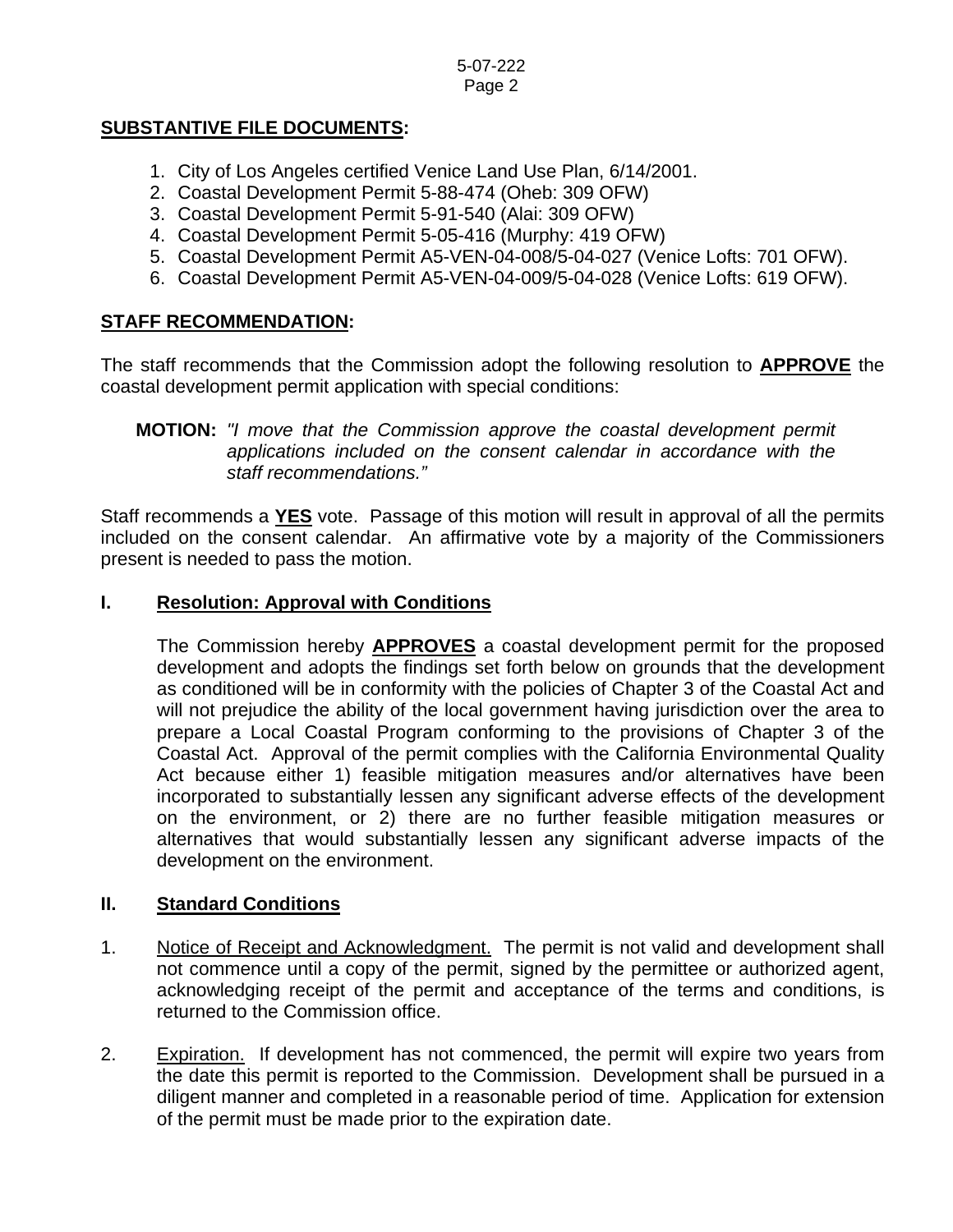#### 5-07-222 Page 3

- 3. Interpretation. Any questions of intent or interpretation of any condition will be resolved by the Executive Director or the Commission.
- 4. Assignment. The permit may be assigned to any qualified person, provided assignee files with the Commission an affidavit accepting all terms and conditions of the permit.
- 5. Terms and Conditions Run with the Land. These terms and conditions shall be perpetual, and it is the intention of the Commission and the permittee to bind all future owners and possessors of the subject property to the terms and conditions.

# **III. Special Conditions**

#### 1. Permit Compliance

 Coastal Development Permit 5-07-222 approves the construction of five residential condominium units and one thousand square feet of ground floor retail-commercial space. This coastal development permit does not authorize any sit-down restaurant use. All development must occur in strict compliance with the proposal as set forth in the application for permit, subject to any special conditions. Any proposed change in use, change in commercial floor area, change in number of residential units, change in number of parking stalls, use of the parking to satisfy the parking requirements of new development or future commercial intensification, or any other deviation from the approved development, shall be submitted for review by the Executive Director to determine whether an amendment to this coastal development permit is necessary pursuant to the requirements of the Coastal Act and the California Code of Regulations. If the Executive Director determines that an amendment is necessary, no changes shall be made until a permit amendment is approved by the Commission and issued by the Executive Director.

#### 2. Parking

 The proposed on-site parking supply (19 spaces) shall be provided and maintained in the garage of the approved structure as shown on the proposed project plans. Vehicular access to the on-site parking shall be taken only from Speedway Alley.

#### 3. Building Height

The roof of the approved structure shall not exceed thirty-five feet (35') in elevation above the Ocean Front Walk right-of-way. Chimneys, exhaust ducts, ventilation shafts and other similar devices essential for building function may extend up to forty (40') feet in elevation above the Ocean Front Walk right-of-way. No portion of any structure shall exceed forty feet (40') in elevation above the Ocean Front Walk right-of-way.

#### 4. Public Right-of-Way

 The development approved by this coastal development permit is limited to the applicant's private property. Private use or development of the public right-of-way of Ocean Front Walk is not permitted. Unpermitted off-site development includes, but is not limited to, construction, landscaping, fencing, tables, vending and posting of signs.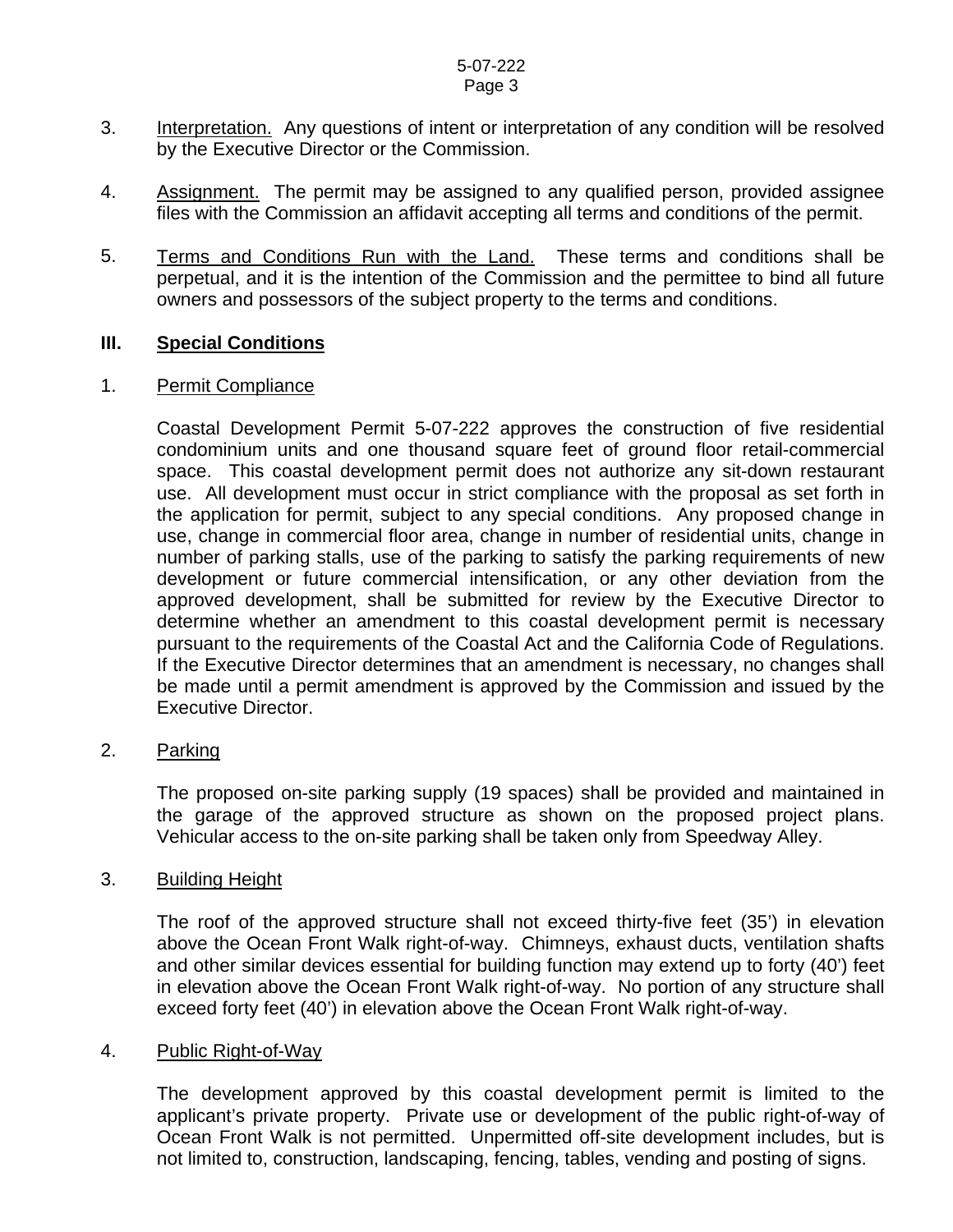## 5. Construction Responsibilities and Debris Removal

By acceptance of this permit, the applicant agrees that the permitted development shall be conducted in a manner that protects water quality pursuant to the implementation of the following (BMPs) Best Management Practices.

- a) No construction materials, equipment, debris, or waste will be placed or stored where it may be subject to wind or rain erosion and dispersion.
- b) Any and all demolition/construction material shall be removed from the site within ten days of completion of demolition/construction and disposed of at an appropriate location. If the disposal site is located within the coastal zone, a coastal development permit or an amendment to this permit shall be required before disposal can take place.
- c) Erosion control/sedimentation Best Management Practices (BMPs) shall be used to control sedimentation impacts to coastal waters during construction. BMPs shall include, but are not limited to: placement of sand bags around drainage inlets to prevent runoff/sediment transport into the sea.
- d) Any spills of construction equipment fluids or other hazardous materials shall be immediately contained on-site and disposed of in an environmentally safe manner as soon as possible.
- e) Washout from concrete trucks shall be disposed of at a location not subject to runoff and more than fifty feet away from all stormdrains, open ditches and surface waters.
- f) All trash generated by construction activities within the project area shall be disposed of at the end of each day, or as soon as possible.
- g) All grading and excavation areas shall be properly covered and sandbags and/or ditches shall be used to prevent runoff from leaving the site, and measures to control erosion must be implemented at the end of each day's work.

#### **IV. Findings and Declarations**

The Commission hereby finds and declares:

# **A. Project Description**

The applicant proposes to demolish the existing one-story (c.1922) commercial building that occupies the two-lot beachfront site in North Venice, and to construct a new 35-foot high, 10,815 square foot mixed-use structure (See Exhibits). The proposed three-story (over a subterranean parking garage) building contains five residential condominium units, four ground floor commercial condominium units, and a nineteen-stall parking garage (accessed from Speedway Alley). The four proposed commercial units face the Venice Boardwalk (Ocean Front Walk) and contain a total of one thousand square feet of retail space.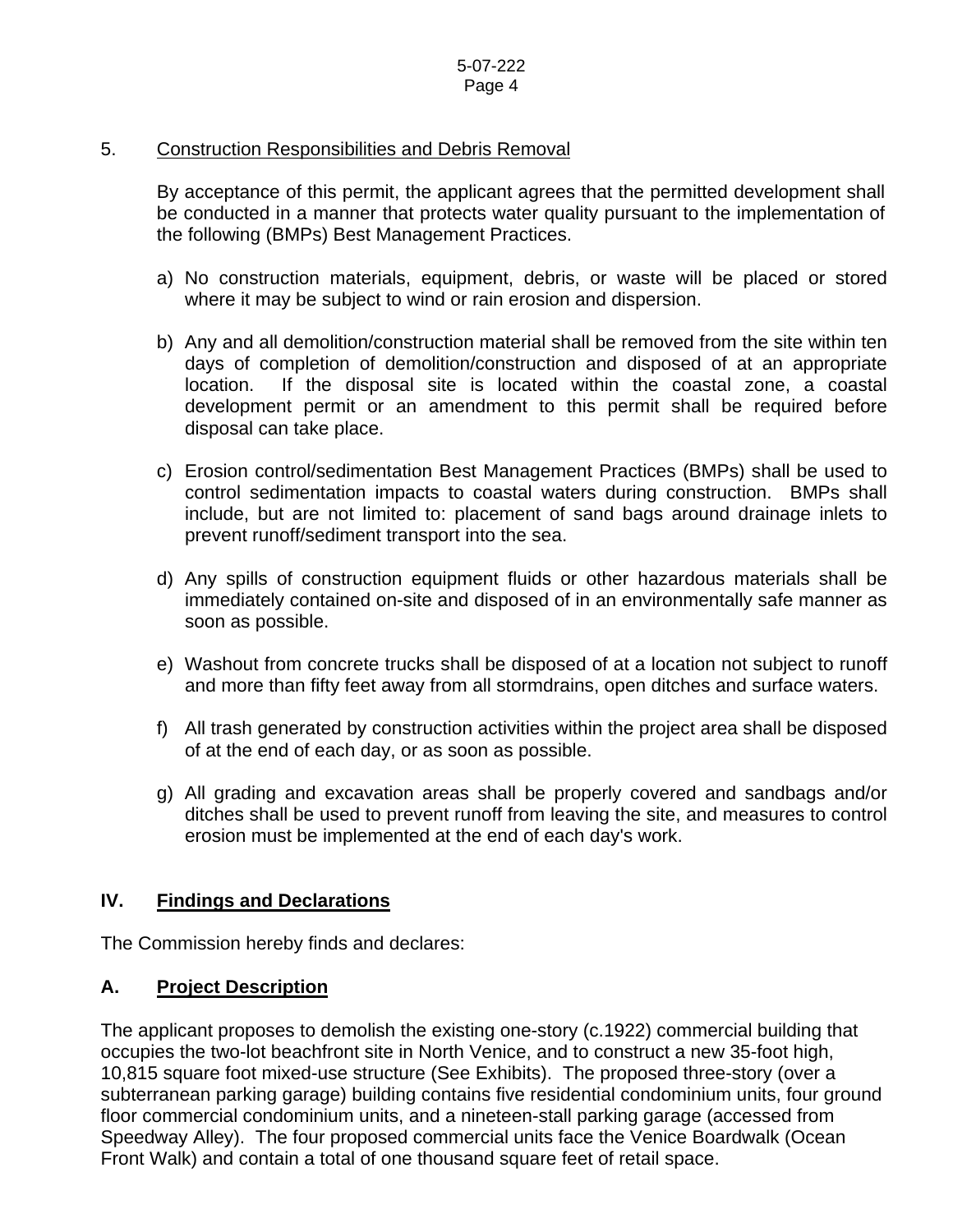The two-lot, 8,208 square foot project site is situated on the inland side of the Venice Boardwalk (Ocean Front Walk), the improved public walkway that exists immediately inland of the public beach and the Rose Avenue public beach parking lot (Exhibit #3). The surrounding neighborhood is comprised primarily of two-story and three-story single and multiple-unit residential structures, with commercial structures lining the inland side of the boardwalk.

In 1988, the Commission approved Coastal Development Permit 5-88-474 (Oheb) for a proposed addition to the existing commercial structure, but the project was never built. In 1991, the Commission approved Coastal Development Permit 5-91-540 (Alai) for another proposed addition to the existing commercial structure, but that project was also never built. The existing commercial structure on the site (and its 21 on-site parking spaces), has sat vacant and unused for several years.

The City of Los Angeles Planning Department has issued Local Coastal Development Permit No. 2006-6106 and Tentative Tract Map No. 65664 for the proposed project. The applicant is now requesting Commission approval of the "dual" coastal development permit that is necessary to undertake the proposed development within three hundred feet of the beach.<sup>[1](#page-4-0)</sup>

The proposed mixed-use project, which abuts the public beach and boardwalk, is consistent with the site's C1-1 zoning designation, the Community Commercial land use designation set forth in the certified Venice Land Use Plan (LUP), and the surrounding land uses. The Community Commercial land use designation calls for a mix of residential dwelling units and visitor-serving commercial uses and services, with the commercial uses on the ground floor and the residential uses above. The proposed five residential units conform to the Commission's density limit for the site (one unit per 800-1200 square feet of lot area). The proposed building also complies with the 30-to-35-foot height limit for projects in the North Venice area (limited rooftop development is permitted to exceed the roof height limit). The proposed nineteen on-site parking spaces are adequate for the five proposed residential units (twelve spaces: two spaces per unit, plus two guest parking spaces), the one thousand square feet of commercial retail uses (five spaces: one space per 225 square feet), plus two BIZ (Beach Impact Zone) spaces. Vehicular access is provided by the rear alley (Speedway).

The proposed project is consistent with community character, and will have no negative effects on visual resources or coastal access. The project is consistent with Chapter 3 policies of the Coastal Act and previous Commission approvals, and will not prejudice the City's ability to prepare an LCP.

# **B. Public Access**

As conditioned, the proposed development will not have any new adverse impact on public access to the coast or to nearby recreational facilities. Thus, as conditioned, the proposed

<span id="page-4-0"></span> $\overline{a}$  $1$  Within the areas specified in Section 30601, which is known in the City of Los Angeles permit program as the *Dual Permit Jurisdiction* area, the Coastal Act requires that any development which receives a local coastal development permit also obtain a second (or "dual") coastal development permit from the Coastal Commission. For projects located inland of the areas identified in Section 30601 (i.e., projects in the *Single Permit Jurisdiction*), the City of Los Angeles local coastal development permit is the only coastal development permit required.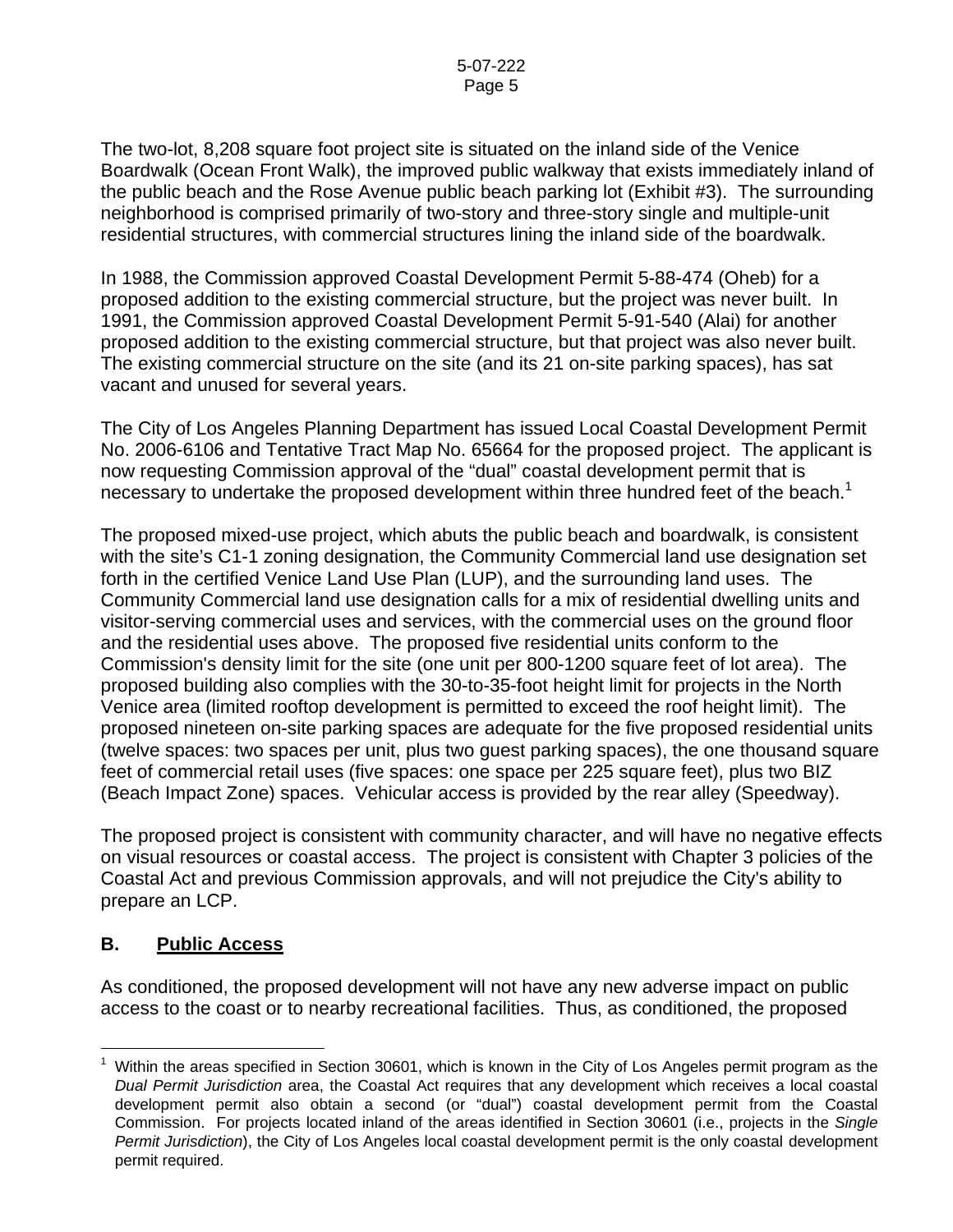development conforms with Sections 30210 through 30214, Sections 30220 through 30224, and 30252 of the Coastal Act.

# **C. Public Recreation**

The proposed development, as conditioned, does not interfere with public recreational use of coastal resources. The proposed development, as conditioned, protects coastal areas suited for recreational activities. Therefore, the Commission finds that the proposed development, as conditioned, is in conformity with Sections 30210 through 30214 and Sections 30220 through 30223 of the Coastal Act regarding the promotion of public recreational opportunities.

# **D. Marine Resources and Water Quality**

The proposed project incorporates best management practices (BMPs) to improve water quality in the watershed, including the provision of pervious landscaped areas within the side yards of the project site. The Commission finds that the development conforms with Sections 30230 and 30231 of the Coastal Act.

# **E. Development**

The development is located within an existing developed area and, as conditioned, will be compatible with the character and scale of the surrounding area, has been designed to assure structural integrity, and will avoid cumulative adverse impacts on public access. Therefore, the Commission finds that the development, as conditioned, conforms with Sections 30250, 30251, 30252, 30253 and the public access provisions of the Coastal Act.

# **F. Local Coastal Program**

Coastal Act section 30604(a) states that, prior to certification of a local coastal program ("LCP"), a coastal development permit can only be issued upon a finding that the proposed development is in conformity with Chapter 3 of the Act and that the permitted development will not prejudice the ability of the local government to prepare an LCP that is in conformity with Chapter 3. The City of Los Angeles Land Use Plan (LUP) for Venice was effectively certified on June 14, 2001. As conditioned, the proposed development is consistent with Chapter 3 of the Coastal Act and with the certified Land Use Plan for the area. Approval of the project, as conditioned, will not prejudice the ability of the local government to prepare an LCP that is in conformity with the provisions of Chapter 3 of the Coastal Act.

# **G. California Environmental Quality Act (CEQA)**

As conditioned, there are no feasible alternatives or feasible mitigation measures available which would substantially lessen any significant adverse effect which the activity may have on the environment. Therefore, the Commission finds that the proposed project, as conditioned to mitigate the identified impacts, is the least environmentally damaging feasible alternative and can be found consistent with the requirements of the Coastal Act to conform to CEQA.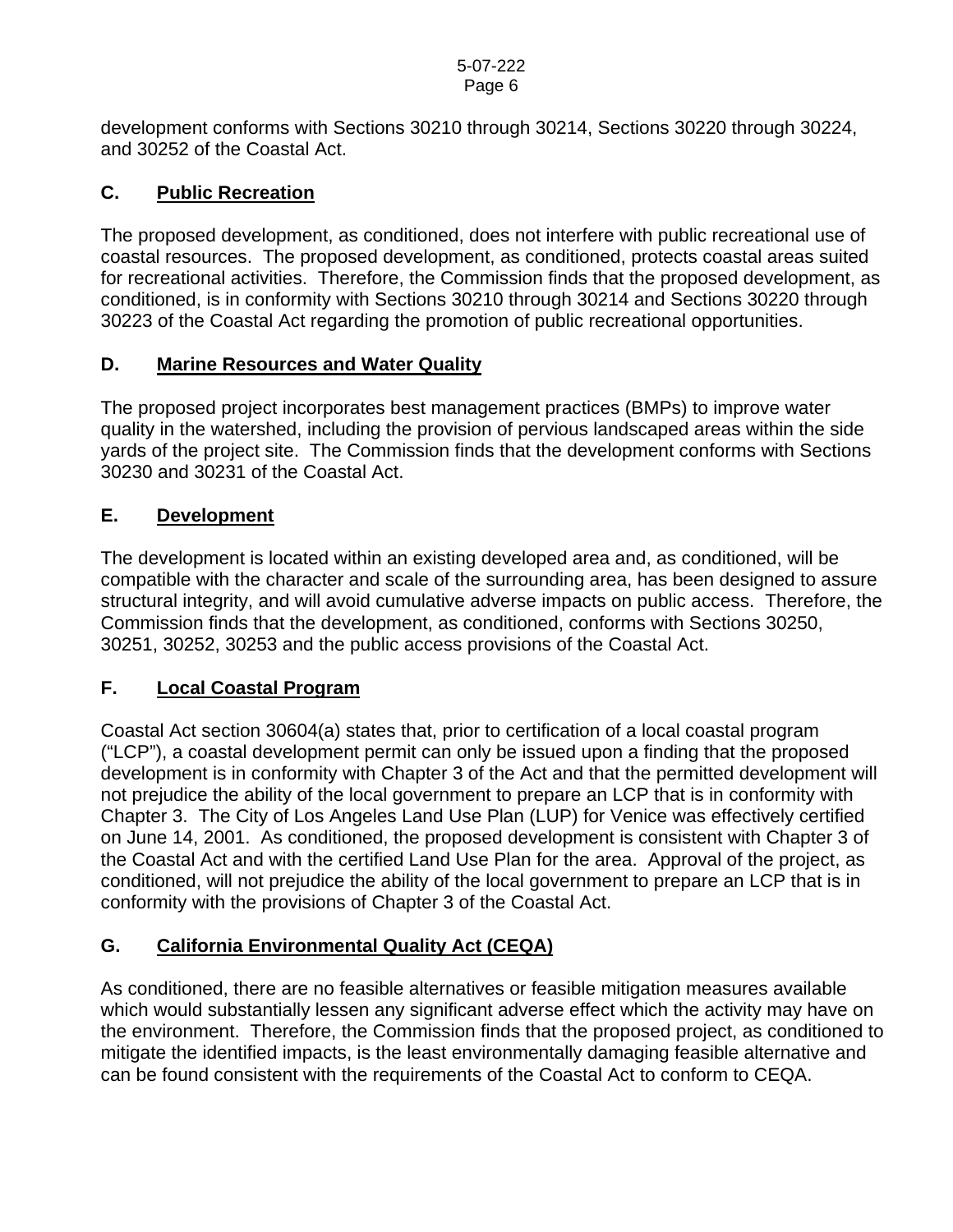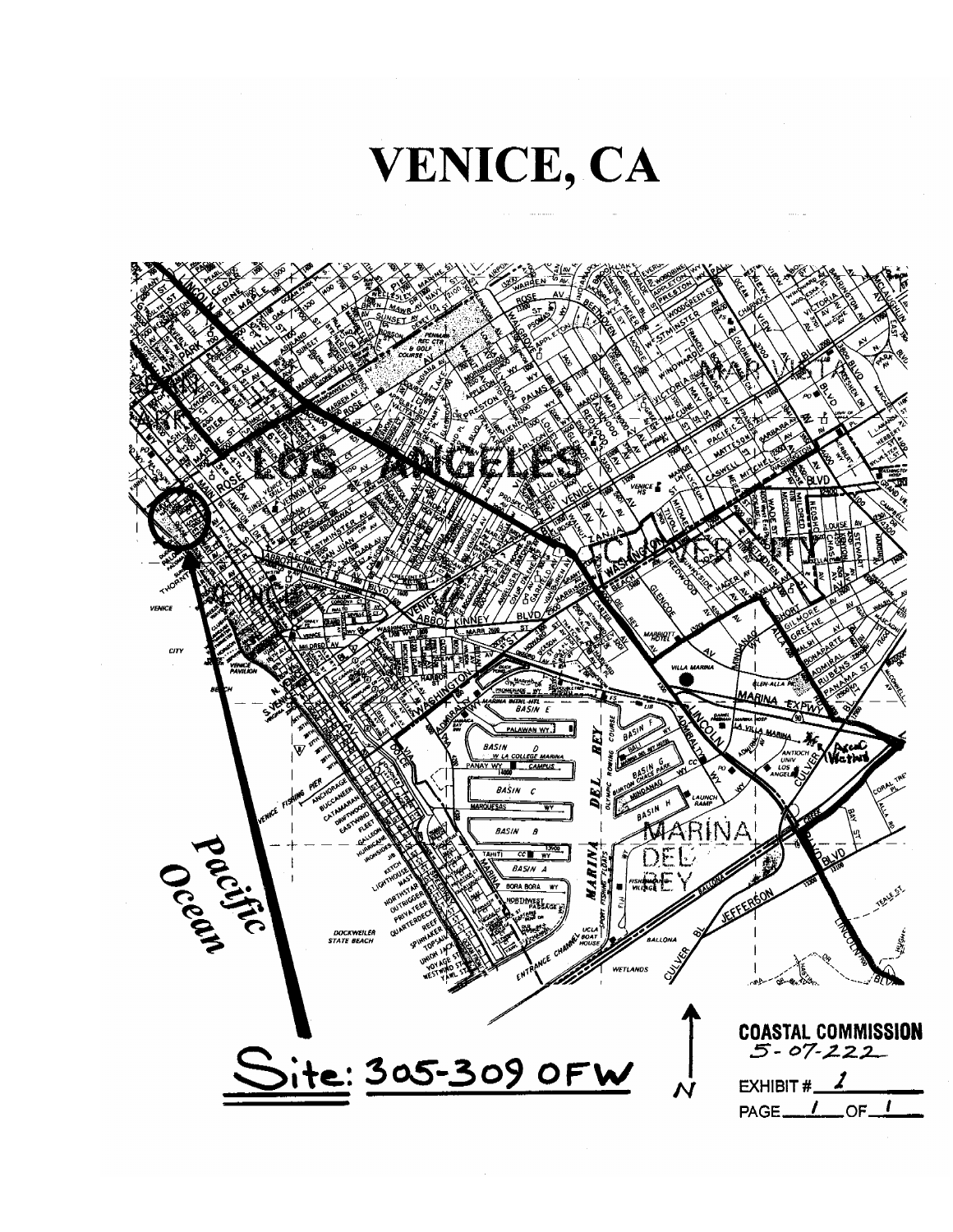Match Line Less Exhibit (140)

#### **Maximum Building Height**

 $\mathbf E$  $22 - 30'$ 

F 30' with a flat roof

> 35' with varied or stepped back roofline 28' along walk streets

#### Notes:

\*All building heights shall be measured from the elevation<br>of the fronting right-of-way, except in the Venice Canal Subarea (E)<br>where all building heights shall be measured from the elevation of the adjacent alley.

\*Roof access structures shall be set back at least 60 horizontal feet from the mean high tide line of the fronting canal.

\*Notwithstanding other policies of this LUP, chimneys,<br>exhaust ducts, ventilation shafts and other similar devices essential for building function may exceed the specified height limit in a residential zone by five feet.

\*See Policy LA.1 for policy limiting roof access structures.

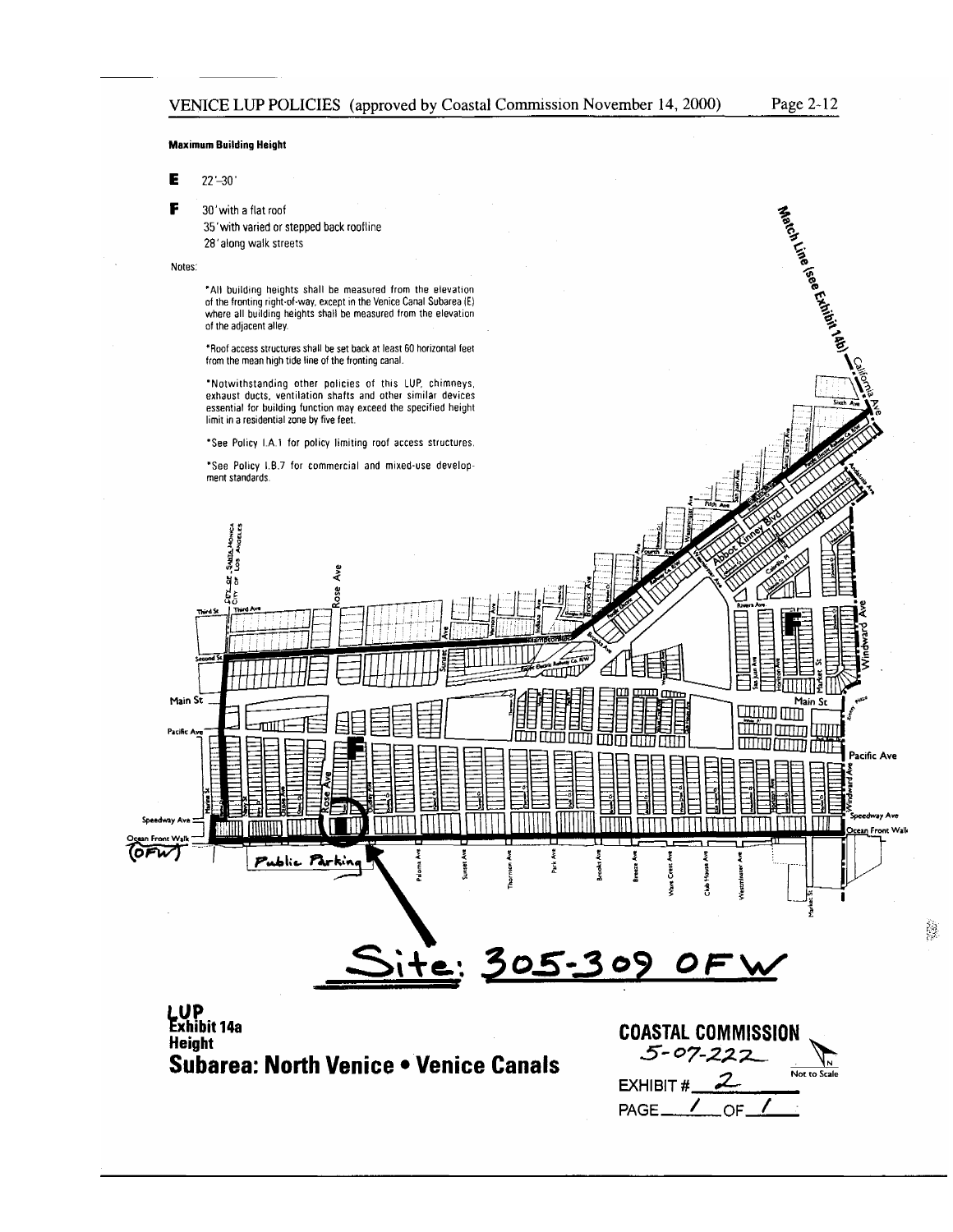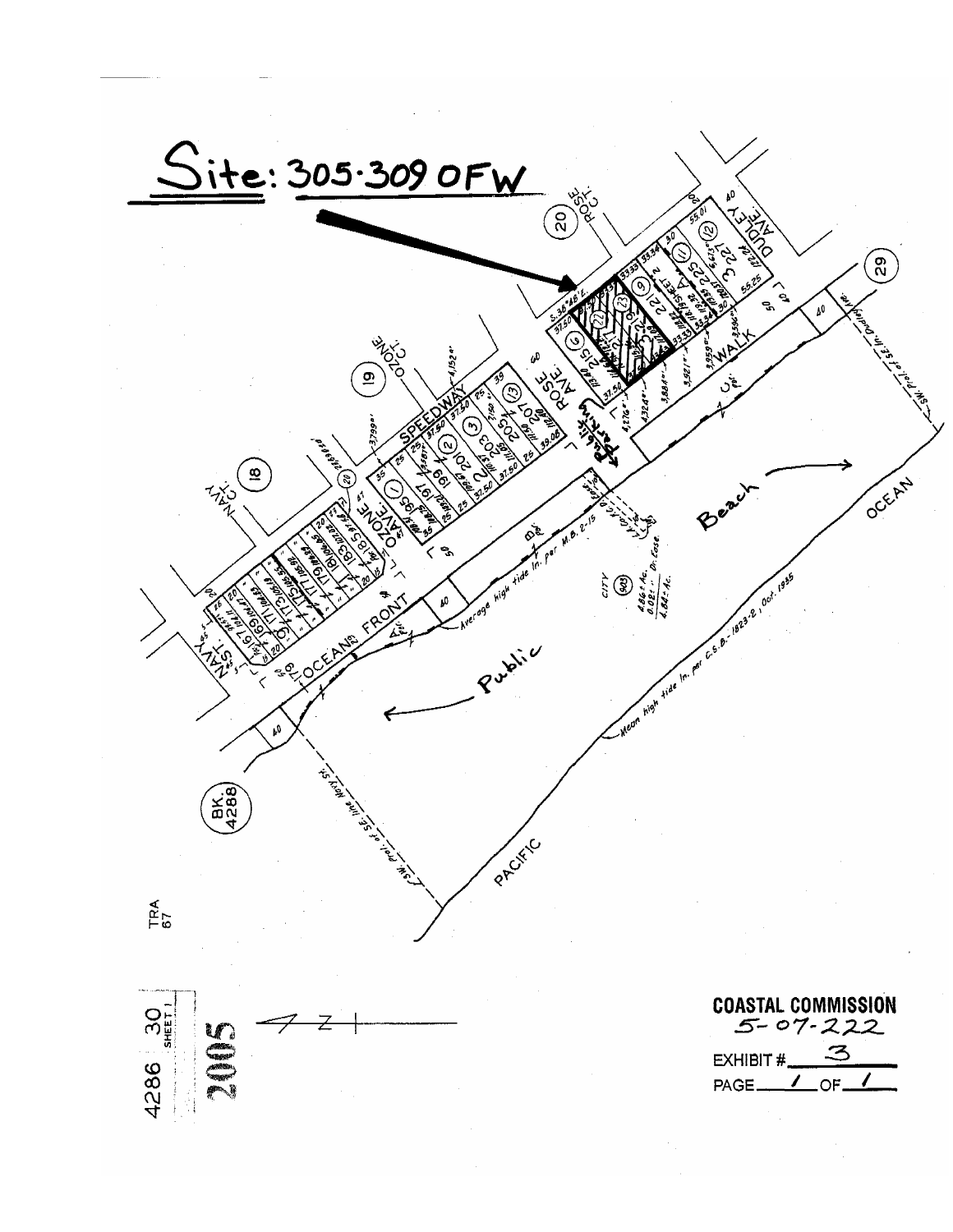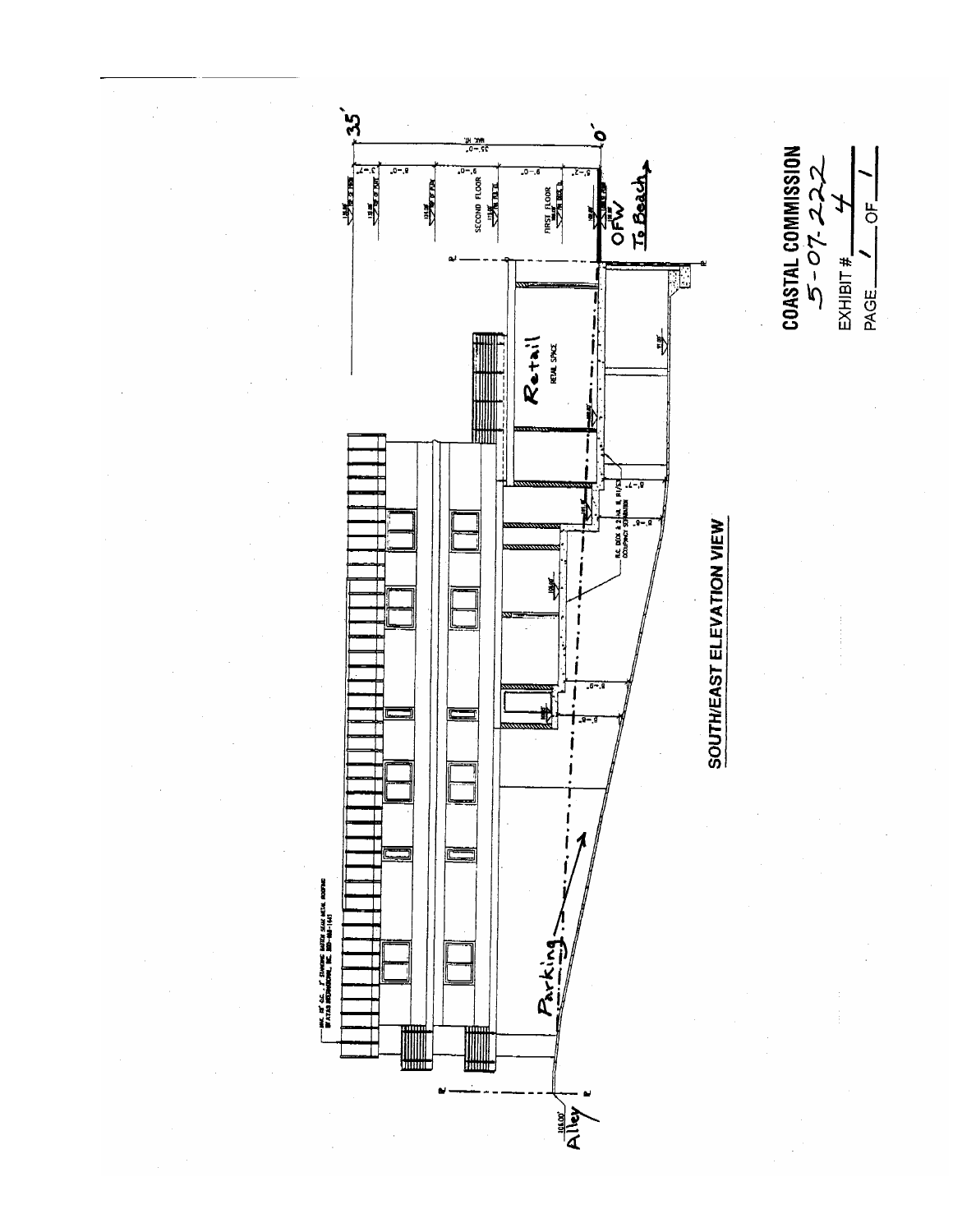

 $\left| 0 \right|$  $\begin{array}{c}\n\text{EXHIBIT}\# \underline{\qquad} \\
\text{PAGE} \underline{\qquad} \underline{\qquad} \underline{\qquad} \underline{\qquad} \underline{\qquad} \underline{\qquad} \underline{\qquad} \underline{\qquad} \underline{\qquad} \underline{\qquad} \underline{\qquad} \underline{\qquad} \underline{\qquad} \underline{\qquad} \underline{\qquad} \underline{\qquad} \underline{\qquad} \underline{\qquad} \underline{\qquad} \underline{\qquad} \underline{\qquad} \underline{\qquad} \underline{\qquad} \underline{\qquad} \underline{\qquad} \underline{\qquad} \underline{\qquad} \underline{\qquad} \underline{\qquad} \underline{\qquad} \underline{\qquad} \underline{\q$ 

 $-$ <sup>OF</sup> $-$